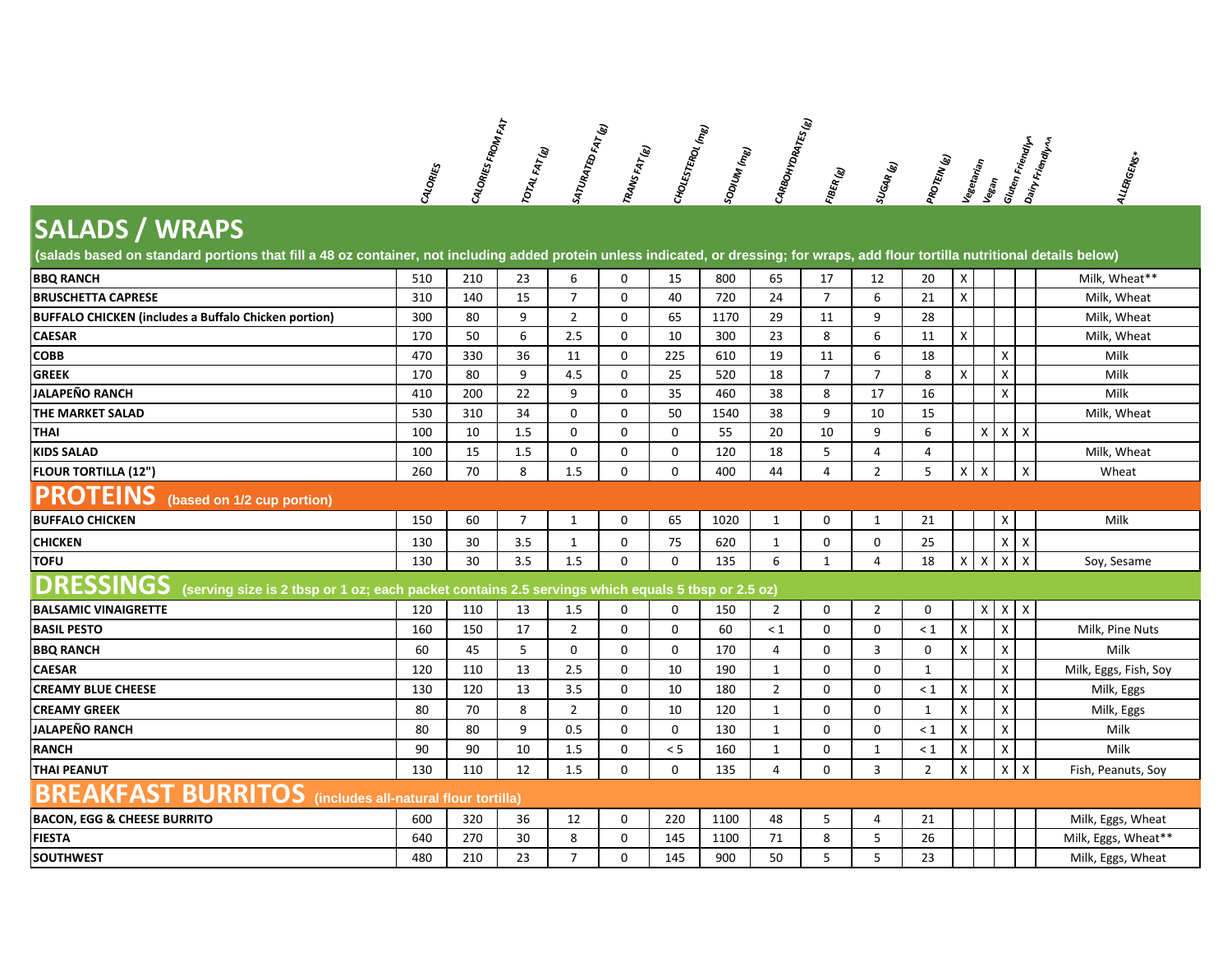| <b>TRADITIONAL</b>                        |                 | 630 | 310         | 35             | 11             | 0            | 130         | 1180        | 60             | 6              | 5              | 19             |                           |                                 |                             |                           | Milk, Eggs, Wheat |
|-------------------------------------------|-----------------|-----|-------------|----------------|----------------|--------------|-------------|-------------|----------------|----------------|----------------|----------------|---------------------------|---------------------------------|-----------------------------|---------------------------|-------------------|
| <b>TURKEY SAUSAGE, EGG &amp; CHEESE</b>   |                 | 520 | 230         | 26             | 8              | 0            | 235         | 940         | 48             | 5              | 4              | 26             |                           |                                 |                             |                           | Milk, Eggs, Wheat |
| <b>FLOUR TORTILLA (12")</b>               |                 | 260 | 70          | 8              | 1.5            | 0            | 0           | 400         | 44             | 4              | $\overline{2}$ | 5              | $\boldsymbol{\mathsf{X}}$ | $\mathsf{X}$                    |                             | Χ                         | Wheat             |
| <b>HOUSE-MADE SALSA</b>                   |                 | 10  | 0           | $\mathbf 0$    | $\mathbf 0$    | 0            | 0           | 180         | $\overline{2}$ | $\mathbf{1}$   | $\mathbf{1}$   | $\mathbf 0$    | $\times$                  | $\boldsymbol{\mathsf{X}}$       |                             | $\pmb{\times}$            |                   |
| <b>SOUP</b>                               |                 |     |             |                |                |              |             |             |                |                |                |                |                           |                                 |                             |                           |                   |
| <b>BROCCOLI CHEDDAR SOUP</b>              | 14 oz           | 380 | 240         | 26             | $\mathbf 0$    | $\mathbf{1}$ | 70          | 980         | 23             | 3              | 9              | 14             | $\times$                  |                                 | X                           |                           | Milk, Soy         |
|                                           |                 |     |             |                |                |              |             |             |                |                |                |                |                           |                                 |                             |                           |                   |
| HOUSEMADE LEMONADE - TRADITIONAL          | 24 oz           | 330 | 0           | 0              | $\Omega$       | 0            | 0           | 20          | 85             | 0              | 82             | 0              | $\times$                  | $\mathsf{X}$                    | $X$ $X$                     |                           |                   |
| <b>HOUSEMADE LEMONADE - CUCUMBER MINT</b> | 24 oz           | 180 | $\mathbf 0$ | 0              | $\mathbf 0$    | 0            | $\mathbf 0$ | 25          | 46             | $\mathbf{1}$   | 43             | < 1            | $\times$                  | $\boldsymbol{\mathsf{X}}$       | $\mathsf{X}$                | $\pmb{\times}$            |                   |
| HOUSEMADE LEMONADE - SANGRIA (seasonal)   | 24 oz           | 210 | $\mathbf 0$ | 0.5            | $\mathbf 0$    | 0            | $\mathbf 0$ | 20          | 55             | 1              | 52             | $\mathbf 0$    | $\times$                  | $\boldsymbol{\mathsf{X}}$       | X                           | $\mathsf{X}$              |                   |
| HOUSEMADE LEMONADE - FROZEN STRAWBERRY    | 24 oz           | 290 | 0           | 0              | $\Omega$       | 0            | $\Omega$    | 25          | 74             | $\overline{2}$ | 68             | < 1            | $\mathsf X$               | $\pmb{\mathsf{X}}$              | $\mathsf X$                 | $\boldsymbol{\mathsf{X}}$ |                   |
| <b>ICED TEA - BLACK</b>                   | 24 oz           | 0   | $\mathbf 0$ | $\mathbf 0$    | $\mathbf 0$    | 0            | 0           | 20          | 0              | 0              | $\mathsf 0$    | $\mathbf 0$    | $x \mid$                  | $\boldsymbol{X}$<br>$\mathsf X$ |                             | $\boldsymbol{X}$          |                   |
| <b>ICED TEA - MANGO GREEN</b>             | 24 oz           | 0   | 0           | 0              | 0              | 0            | 0           | 20          | 0              | 0              | 0              | 0              | $\boldsymbol{\mathsf{X}}$ | $\mathsf{X}$                    | $\boldsymbol{\mathsf{X}}$   | $\pmb{\times}$            |                   |
| <b>COLD BREW ICED COFFEE</b>              | 24 oz           | 0   | $\mathbf 0$ | $\Omega$       | $\Omega$       | 0            | 0           | 25          | 0              | 0              | $\mathbf 0$    | $\mathbf 0$    | $x \mid x$                |                                 | $\mathsf X$                 | $\pmb{\times}$            |                   |
| <b>COLD BREW ADD-INS</b>                  |                 |     |             |                |                |              |             |             |                |                |                |                |                           |                                 |                             |                           |                   |
| <b>ALMOND MILK</b>                        | 2 <sub>oz</sub> | 15  | 10          | $\mathbf{1}$   | $\mathbf 0$    | 0            | 0           | 45          | $\overline{2}$ | 0              | $\mathbf{1}$   | 0              | $X$ $X$                   |                                 | $X$   $X$                   |                           | <b>Tree Nuts</b>  |
| <b>OAT MILK</b>                           | 2 <sub>oz</sub> | 35  | 15          | $\overline{2}$ | $\mathbf{1}$   | 0            | 0           | 25          | 4              | $\mathbf{1}$   | $\overline{2}$ | $\leq 1$       | x                         | $\boldsymbol{\mathsf{X}}$       | $\pmb{\mathsf{X}}$          | $\pmb{\times}$            |                   |
| <b>HALF-AND-HALF</b>                      | 2 <sub>oz</sub> | 90  | 60          | 6              | 4              | 0            | 30          | 55          | 4              | 0              | $\overline{2}$ | $\overline{2}$ | X                         |                                 | X                           |                           | Milk              |
| <b>SIMPLE SYRUP SHOT</b>                  | 1 <sub>oz</sub> | 70  | 0           | $\mathbf 0$    | $\mathbf 0$    | 0            | $\mathbf 0$ | $\mathbf 0$ | 18             | 0              | 18             | 0              | $X$ $X$                   |                                 | $X$ $X$                     |                           |                   |
| <b>CARAMEL FLAVOR SHOT</b>                | 1 <sub>oz</sub> | 80  | 0           | 0              | 0              | 0            | 0           | 0           | 20             | 0              | 19             | 0              | $\times$                  | $\boldsymbol{\mathsf{X}}$       | $\boldsymbol{\mathsf{X}}$   | $\pmb{\times}$            |                   |
| <b>HAZELNUT FLAVOR SHOT</b>               | 1 <sub>oz</sub> | 80  | $\mathbf 0$ | $\Omega$       | $\Omega$       | 0            | $\mathbf 0$ | 0           | 19             | 0              | 19             | $\mathbf 0$    | $\boldsymbol{X}$          | $\boldsymbol{\mathsf{X}}$       | $\mathsf X$                 | $\boldsymbol{X}$          | <b>Tree Nuts</b>  |
| <b>VANILLA FLAVOR SHOT</b>                | 1 <sub>oz</sub> | 80  | $\mathbf 0$ | $\mathsf 0$    | $\mathbf 0$    | 0            | 0           | $\pmb{0}$   | 20             | $\mathbf 0$    | $20\,$         | $\mathbf 0$    | $X$ $X$                   |                                 | $x \mid x$                  |                           |                   |
| <b>SUGAR-FREE VANILLA FLAVOR SHOT</b>     | 1 <sub>oz</sub> | 0   | 0           | 0              | 0              | 0            | 0           | 0           | 0              | 0              | 0              | 0              | $X$ $X$                   |                                 | $\mathsf X$                 | $\pmb{\times}$            |                   |
| <b>CHEESES</b>                            |                 |     |             |                |                |              |             |             |                |                |                |                |                           |                                 |                             |                           |                   |
| <b>BLUE CHEESE</b>                        | .68 oz          | 60  | 40          | 5              | 3              | 0            | 15          | 210         | 1              | 1              | 0              | 3              | X                         |                                 | X                           |                           | Milk              |
| <b>FETA</b>                               | .93 oz          | 70  | 50          | 6              | $\pmb{4}$      | 0            | 25          | 290         | $\mathbf{1}$   | 0              | $\mathbf 1$    | $\pmb{4}$      | $\pmb{\mathsf{X}}$        | $\mathsf X$                     |                             |                           | Milk              |
| <b>FRESH MOZZARELLA BALLS</b>             | 2.19 oz         | 160 | 90          | 10             | 6              | 0            | 40          | 380         | $\overline{2}$ | 0              | $\mathbf{1}$   | 15             | X                         |                                 | $\mathsf X$                 |                           | Milk              |
| <b>PARMESAN</b>                           | .39 oz          | 45  | 25          | 3              | $\overline{2}$ | 0            | 10          | 190         | 0              | 0              | 0              | 4              | X                         |                                 | $\overline{X}$              |                           | Milk              |
| <b>PEPPER JACK CHEESE</b>                 | .68 oz          | 60  | 35          | $\overline{4}$ | 3              | 0            | 15          | 110         | $\mathbf 0$    | 0              | $\mathbf 0$    | 5              | $\pmb{\mathsf{X}}$        |                                 | $\overline{X}$              |                           | Milk              |
| <b>GREENS</b>                             |                 |     |             |                |                |              |             |             |                |                |                |                |                           |                                 |                             |                           |                   |
| <b>MIXED GREENS</b>                       | 1.85 oz         | 10  | 0           | 0              | 0              | 0            | 0           | 15          | 2              | $\mathbf{1}$   | 0              | $\leq 1$       | $X$ $X$                   |                                 | $X$ $X$                     |                           |                   |
| <b>ROMAINE</b>                            | 4.86 oz         | 35  | 5           | 1              | $\Omega$       | 0            | 0           | 15          | 8              | 5              | $\mathbf{3}$   | $\mathsf 3$    | $\times$                  | $\mathsf X$                     | $\mathsf X$<br>$\mathsf{X}$ |                           |                   |
| <b>SPINACH</b>                            | 2.74 oz         | 20  | $\mathbf 0$ | 0              | $\mathbf 0$    | 0            | 0           | 60          | 3              | $\overline{2}$ | $\mathbf 0$    | $\overline{2}$ | $x \mid x$                | $\mathsf{X}$                    |                             | $\boldsymbol{X}$          |                   |
| <b>FRUITS, VEGGIES AND MORE</b>           |                 |     |             |                |                |              |             |             |                |                |                |                |                           |                                 |                             |                           |                   |
| AVOCADO (1/4 avocado)                     |                 | 110 | 90          | 10             | $\overline{2}$ | 0            | 0           | 5           | 6              | 4              | $\mathbf 0$    | 1              | $x \mid x$                |                                 | $X$ $X$                     |                           |                   |
| <b>BACON - NITRATE-FREE</b>               | 1.03 oz         | 170 | 140         | 15             | 6              | 0            | 25          | 300         | $\mathbf 0$    | $\mathbf 0$    | $\mathbf 0$    | $\overline{3}$ |                           |                                 | $\mathsf{X}$                | $\mathsf{X}$              |                   |
| <b>BLACK BEANS</b>                        | 2 <sub>oz</sub> | 80  | 0           | 0              | 0              | 0            | 0           | 480         | 14             | 3              | $\mathbf{1}$   | 5              | X.                        | $\mathsf{X}$                    | $\mathsf X$                 | $\mathsf X$               |                   |
| <b>CARROTS</b>                            | .78 oz          | 10  | $\mathbf 0$ | $\Omega$       | $\Omega$       | 0            | 0           | 15          | $\overline{2}$ | $\mathbf{1}$   | $\mathbf{1}$   | $\mathbf 0$    | $X$ $X$                   | $\mathsf X$                     |                             | $\mathsf X$               |                   |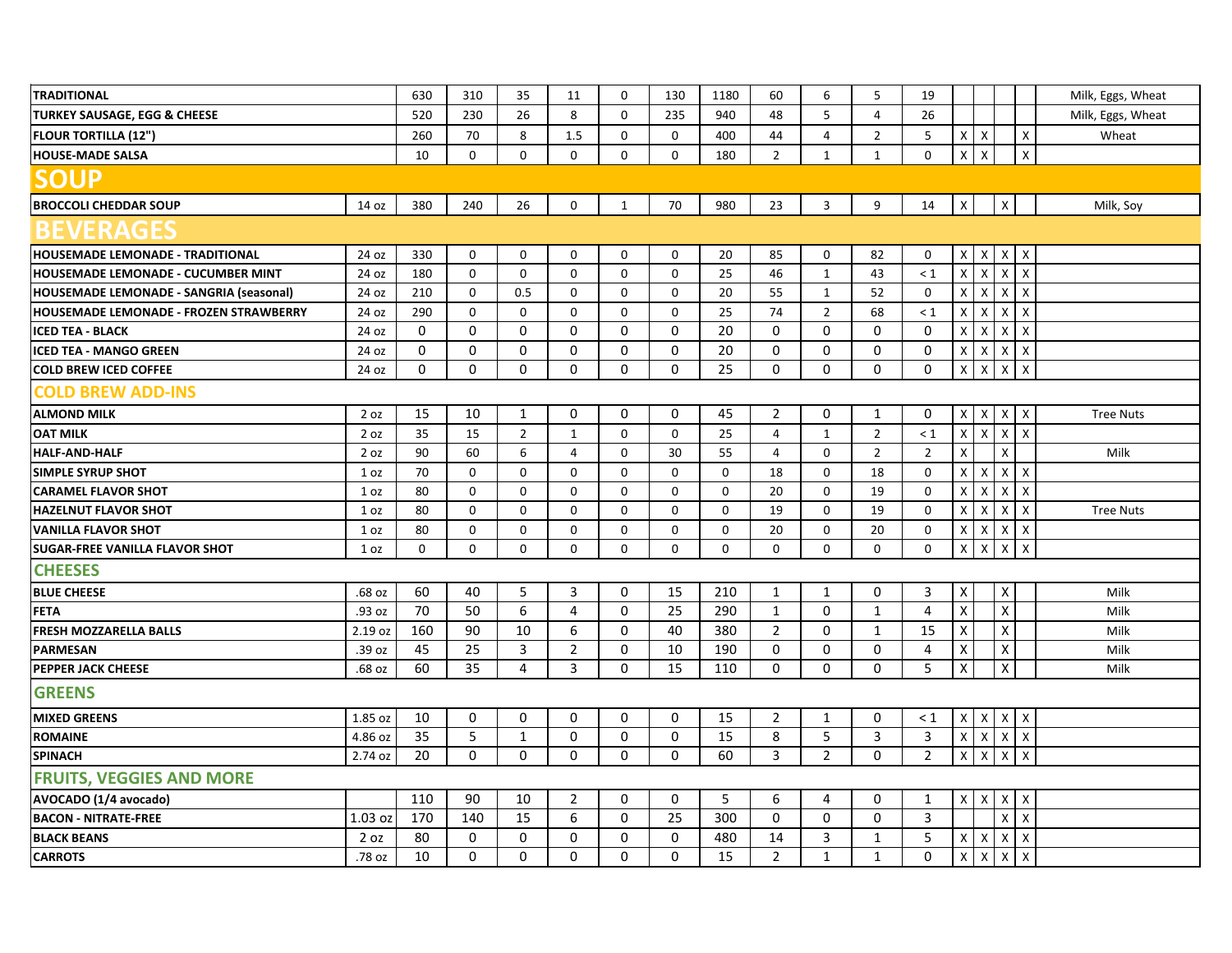| <b>CELERY</b>                                                                                                                                                                                                       | .89 oz          | $\Omega$ | 0              | 0            | 0              | 0 | 0            | 20           | $\leq 1$       | 0              | 0              | 0              |              | $x \mid x \mid x \mid x$  |                           |         |
|---------------------------------------------------------------------------------------------------------------------------------------------------------------------------------------------------------------------|-----------------|----------|----------------|--------------|----------------|---|--------------|--------------|----------------|----------------|----------------|----------------|--------------|---------------------------|---------------------------|---------|
| <b>CORN</b>                                                                                                                                                                                                         | 1.23 oz         | 90       | 15             | 2            | 0              | 0 | $\mathbf{0}$ | 15           | 20             | $\overline{2}$ | $\overline{7}$ | 3              | $X$ $X$      |                           | $X$ $X$                   |         |
| <b>CROUTONS</b>                                                                                                                                                                                                     | .45 oz          | 50       | 10             | 1            | 0              | 0 | $\mathbf{0}$ | 90           | 9              |                | 0              | $\overline{2}$ | $\times$     | $\boldsymbol{\mathsf{x}}$ | $\boldsymbol{\mathsf{x}}$ | Wheat   |
| <b>CUCUMBERS</b>                                                                                                                                                                                                    | $1.21$ $oz$     | 5.       | 0              | 0            | 0              | 0 | $\mathbf{0}$ | $\mathbf{0}$ | $\mathbf{1}$   | $\Omega$       | $\mathbf{1}$   | 0              | $\times$     | $\boldsymbol{\mathsf{x}}$ | $x \mid x$                |         |
| EGG - HARD BOILED (1 egg)                                                                                                                                                                                           |                 | 80       | 50             | 5            | $\overline{2}$ | 0 | 185          | 60           | $\leq 1$       | 0              | $\leq 1$       | 6              | $\mathsf{x}$ |                           | $X \mid X$                | Eggs    |
| <b>GREEN ONIONS</b>                                                                                                                                                                                                 | .47 oz          | $\Omega$ | $\Omega$       | 0            | $\Omega$       | 0 | $\Omega$     | $\mathbf{0}$ | 1              | 0              | $\mathbf{0}$   | $\mathbf{0}$   | $\times$     | $\mathsf{X}$              | $X$ $X$                   |         |
| <b>JALAPENOS</b>                                                                                                                                                                                                    | .54 oz          | $\Omega$ | $\Omega$       | 0            | 0              | 0 | $\mathbf{0}$ | $\mathbf{0}$ | 1              | 0              | 1              | $\mathbf{0}$   | $X$ $X$      |                           | $X$ $X$                   |         |
| <b>KALAMATA OLIVES</b>                                                                                                                                                                                              | .91 oz          | 30       | 25             | 3            | 0              | 0 | $\mathbf{0}$ | 190          | $\overline{2}$ |                | $\mathbf{0}$   | 0              | $\times$     | $\boldsymbol{\mathsf{X}}$ | $x \mid x$                |         |
| <b>PICO DE GALLO</b>                                                                                                                                                                                                | 2.86 oz         | 25       | $\overline{2}$ | 0            | 0              | 0 | $\mathbf{0}$ | 105          | $\overline{2}$ |                | $\mathbf{1}$   | $\mathbf{0}$   | $\times$     | $\mathsf{X}$              | $X$ $X$                   |         |
| <b>POBLANOS - ROASTED</b>                                                                                                                                                                                           | $1.01$ oz       | 20       | 5              | 1            | $\Omega$       | 0 | 0            | 0            | 3              | 0              | $\mathbf{1}$   | $\leq 1$       |              | $X$ $X$ $X$ $X$           |                           |         |
| <b>RED CABBAGE</b>                                                                                                                                                                                                  | 1 <sub>oz</sub> | 10       | 0              | 0            | 0              | 0 | $\mathbf{0}$ | 10           | 3              |                | 1              | $\leq 1$       | $x \mid x$   |                           | $X$ $X$                   |         |
| <b>RED ONIONS - PICKLED</b>                                                                                                                                                                                         | 1.33 oz         | 40       | 0              | 0            | 0              | 0 | $\mathbf{0}$ | $\mathbf{0}$ | 8              |                | 6              | $\mathbf{0}$   | $\times$     | $\mathsf{X}$              | $X$ $X$                   |         |
| <b>RED ONIONS - FRESH</b>                                                                                                                                                                                           | $1.04$ oz       | 15       | 0              | 0            | 0              | 0 | $\mathbf{0}$ | 0            | 3              |                | $\mathbf{1}$   | $\mathbf{0}$   | $\times$     | $\mathsf{x}$              | $X$ $X$                   |         |
| <b>RED PEPPERS - FRESH</b>                                                                                                                                                                                          | 1.5 oz          | 15       | $\Omega$       | 0            | $\Omega$       | 0 | $\mathbf{0}$ | $\mathbf{0}$ | 3              |                | 2              | $\mathbf{0}$   | $\times$     | $\boldsymbol{\mathsf{X}}$ | $X \mid X$                |         |
| <b>SWEET POTATOES (seasonal)</b>                                                                                                                                                                                    | 2.5 oz          | 130      | 15             | 1.5          | 0              | 0 | $\mathbf{0}$ | 250          | 26             | 4              | 0              | $\mathbf{1}$   | $X \times$   |                           | $X$ $X$                   |         |
| <b>TOMATOES</b>                                                                                                                                                                                                     | 1.79 oz         | 10       | 0              | 0            | 0              | 0 | $\mathbf{0}$ | 0            | 2              |                | $\mathbf{1}$   | 0              | $\times$     | $\boldsymbol{\mathsf{X}}$ | $x \mid x$                |         |
| <b>TORTILLA STRIPS</b>                                                                                                                                                                                              | .8 oz           | 110      | 45             | 5            |                | 0 | 0            | 50           | 15             | 2              | 0              | $\overline{2}$ | $\times$     | $\boldsymbol{\mathsf{X}}$ | X                         | Wheat** |
| <b>BREAKAST HOURS ONLY</b>                                                                                                                                                                                          |                 |          |                |              |                |   |              |              |                |                |                |                |              |                           |                           |         |
| <b>BREAKFAST POTATOES</b>                                                                                                                                                                                           | 1.3 oz          | 40       | 10             | $\mathbf{1}$ | 0              | 0 | $\mathbf{0}$ | 60           | 6              |                | $\mathbf 0$    | $\leq 1$       |              |                           | $x \mid x \mid x \mid x$  |         |
| <b>SCRAMBLED EGG</b>                                                                                                                                                                                                | 1.16 oz         | 50       | 30             | 4            | 1              | 0 | 90           | 50           | $\leq 1$       | 0              | 0              | 3              | $\times$     |                           | $x \mid x$                | Eggs    |
| <b>TURKEY SAUSAGE</b>                                                                                                                                                                                               | 1.78 oz         | 90       | 60             | 6            | $\overline{2}$ | 0 | 40           | 160          | $\leq 1$       | $\Omega$       | $\mathbf{0}$   | 9              |              |                           | $x \times$                |         |
|                                                                                                                                                                                                                     |                 |          |                |              |                |   |              |              |                |                |                |                |              |                           |                           |         |
| * Based on the Food and Drug Administration's list of 9 common food allergens: dairy, eggs, fish, peanuts, shellfish, soy, tree nuts, wheat, sesame. We do not make representations about other allergens. While we |                 |          |                |              |                |   |              |              |                |                |                |                |              |                           |                           |         |

make efforts to minimize the risk of cross contact, we cannot guarantee that our foods are free of any allergens. Individual foods may come into contact with one another during preparation, which is not reflected on this chart. We use eggs, milk, peanuts, tree nuts, wheat, soy, and fish as ingredients in our food. Salad and Go cannot guarantee the absence of these allergens in our ingredients. Please reach out to info@saladandgo.com if you have additional questions on allergens or ingredients.

\*\* Tortilla strips are corn-based, but as they are made in a facility that uses wheat, there is a risk of cross-contamination and for that reason we do not claim they are gluten-free. Cheeses are pasteurized.

**^Gluten-Friendly** 

While our menu includes ingredients that are made without gluten, our restaurants are not gluten free. We take steps to minimize the risk of cross-contact with gluten, but cannot guarantee that these menu items are gluten free.

## **^^Dairy-Friendly**

While our menu includes foods that are made without dairy, our restaurants are not dairy free. We take steps to minimize the risk of cross-contact and cannot guarantee that that these menu items are free of milk allergens.

## **GLUTEN INTOLERANCE & CELIAC DISEASE**

We serve foods that contain gluten. Please refer to our nutrition and allergen chart to see a specific list. If you are highly sensitive to gluten and would like us to change our gloves before serving you, please let us kn at the start of your order. While we are happy to change our gloves, we cannot guarantee that any foods are gluten-free due to the risk of cross-contact.

**VEGAN & VEGETARIAN OPTIONS**